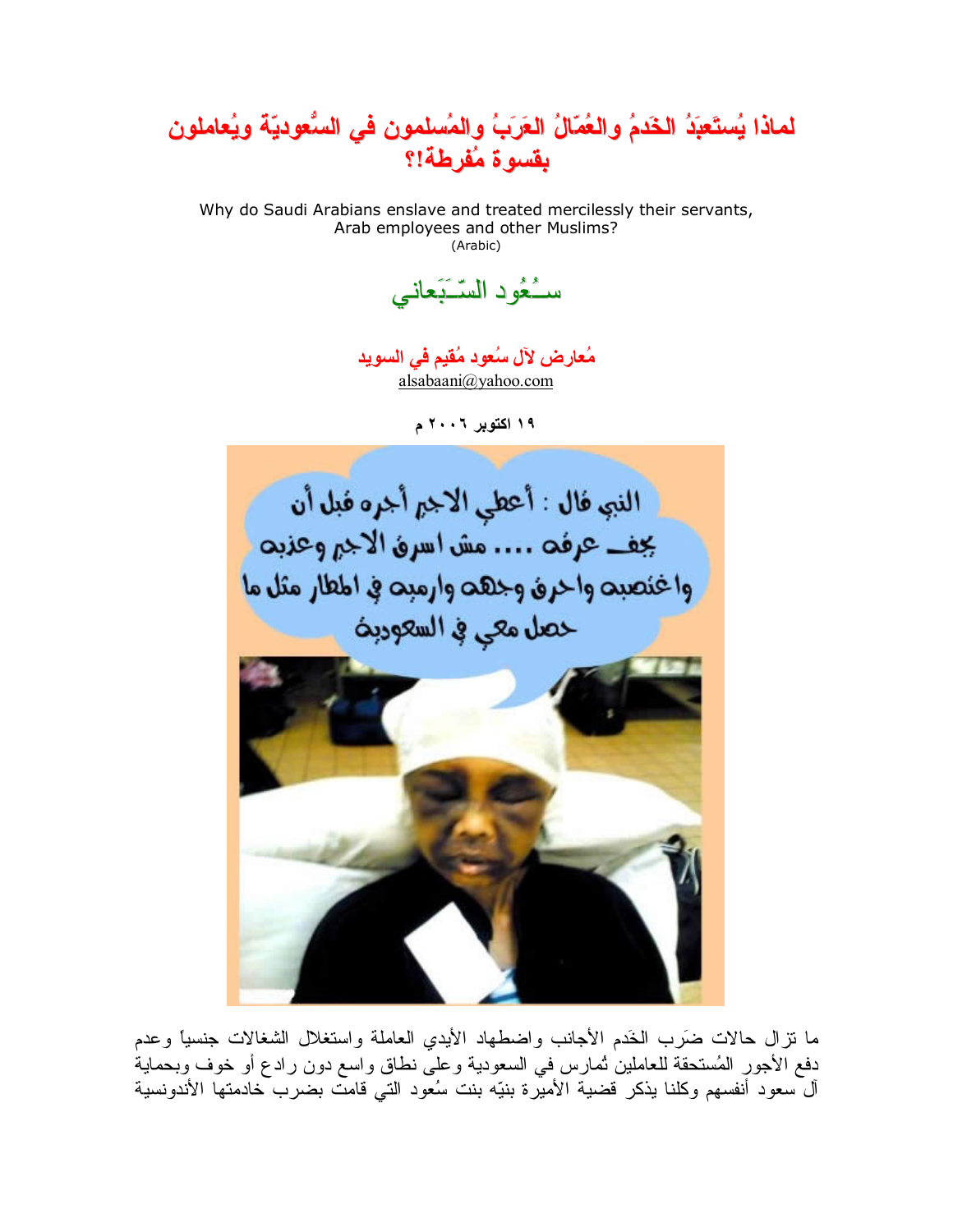ومِنْ ثُمَّ سَرِفَةً مُتعلَّقاتها والحجز على جواز سفرها وحبسها ولولا أنها كانت ثقيم في أمريكا لما ظهرت تلك الفضيحة المُدويّة ولما عَرفَ بها أحد! وأخر تلك الفضائح السّعوديّة الصارخة هي قضية الخادمة المسكينة فاطمة نلك الفتاة الأندونسية المُسلمة التي جائت لبلاد الوحي لكي تعمل بشرف وكرامة فتم ضربها ضرباً مُبرحاً في هذا الشهر الكريم شهر رمضان المُبارك من قبل إحدى الأسر السعودية وتعذيبها على يد سبَّدة المنزل وعدم إعطائها لأجورها المُستحقة ثم تم رميُها في مطار الملك خالد لغرض تسفيرها دون ضجه!؟ ولولا أن بعض المُسافرين شاهدوا وضعها المُبكى في المطار فتبر عوا وقاموا بتصوير حالة تلك الخادمة المسكينة عن طريق كاميرات أجهزة الموبايل لما عرف أحد بمأساة نلك الضحية التي ظهرت وكأنها خرجت للنو من حادث سير وليس ضرب على يد كلفلائها!؟ تلك الحالات نتكرر يوميًا وهناك العشرات من تلك الحالات المُشابهة سواء كان بالضرب المُبرح أو النَّعدي والاغتصاب وغمط حقوق العاملين في مهلكة آل سعود! للأسف الكبير أن الأيدي العاملة الأجنبيّة تُعانى الأمريّن في نظام آل سعود القمعي وخصوصاً الفئات الضعيفة وأصحاب المهن الخدمية من فئات العمال والرعاة والخدم حيث يُعاملون مُعاملة قاسية ويُستعبدون وتأكل حقوقهم ويتعرضون لأشد الإساءأت والظلم والتعدِّي علىي كرامتهم وحقوقهم دون خوف من الله ولا خشية من قانون أل سعود الإنتقائي !؟

(وقد نشرت عرب تايمز يوم أمس خبراً عن معاناة ثلاثة الاف سجين عربي في سجن الملز تم سجنهم دون محاكمة بأوامر من الأمير سلمان)

وهناك مئات الحالات من الاعتداءات الجنسية التي نتم بحق نلك الخادمات الضعيفات ويتم التغطية عليها سواء عن طريق الواسطة أو استغلال القانون السّعودي الذي يضع الحق واللوم على الطرف الضعيف أو نبرير الجريمة ونحميل الضحيّه للمسؤولية كاملة لأنها أغرت مكفولها أو ربما عملت لَّهُ سحرٍ فدمغته!؟ وبهذا يُبرئون المُجرِم ويُدينون الضحية لأنهم يعتقدون أن كل الخادمات اللواتي جئن للعمل في السعودية هُن عاهر ات وساقطات وساحرات وينظرون لهن نظرة دونيّة ويتناسون أن تلك الخادمات المسكينات قدِمنَ لأجل كسب لقمة العيش الحلال ولو أردن امتهان الدعارة لما تُجشَّمن عناء تلك المَسافات الطويلة ولاختصرن الطريق وذهبن لجزيرة بالبي السياحيَّة؟ لو أن كلَّ ربٍّ أسرة مُتسعود تخيل ولو للحظه أن ابنته أو أخته بسبب الفقر والعوز ذهبت للعمل بشرف كخادمة في إندونسيا لكي تُعيل أسرتها لما تجرؤوا على أعراض هؤلاء المساكين!

لقد استطاع ابن سعود أن يَمسخ مُعظم من ينبعوه ويُقلدوه فأصبحوا رُعاعاً مثله فاقدين لمبادئ الرجولة والشرف وغير عابئين بالغيرة والكرامة بعد أن استمر أوا التعدي على أعراض الأخرين! والسبب أن بعض أفراد الشعب باتوا يُعانون من مرض نفسي مُركب لأنهم بِشعرون بعقدة النقص والاضطهاد من قبل ولاة خمرهم أل سعود فيُطبقون نلك السياسة الدكتاتورية الطاغية الظالمة على من هُم أدنى منهم مستوى ، فلم يجدوا أمامهم سوى هؤلاء الْخَدم والْعُمال الْمَساكين لكي يقتصوا منهم وينالوا من أعراضهم كنوع من نفريغ شحنات الذل والإهانه التـي يتلقونـها بوميًّا علـي أيدي هذا النظام الباغي وإثبات رجولتهم المفقوده في ظل الفحل الأوحد! أي إنسان شريف يمتلك ذرَّة من الشهامة والكرامة والإباء وكل مُسلَّم حُرٍ وكريم يخاف الله لا يرضـي أبدًا أن يُهان هؤلاء الأجراء المساكين (أو لا): لأنهم بشرٌ مثلنا ومكسور و الجناح .